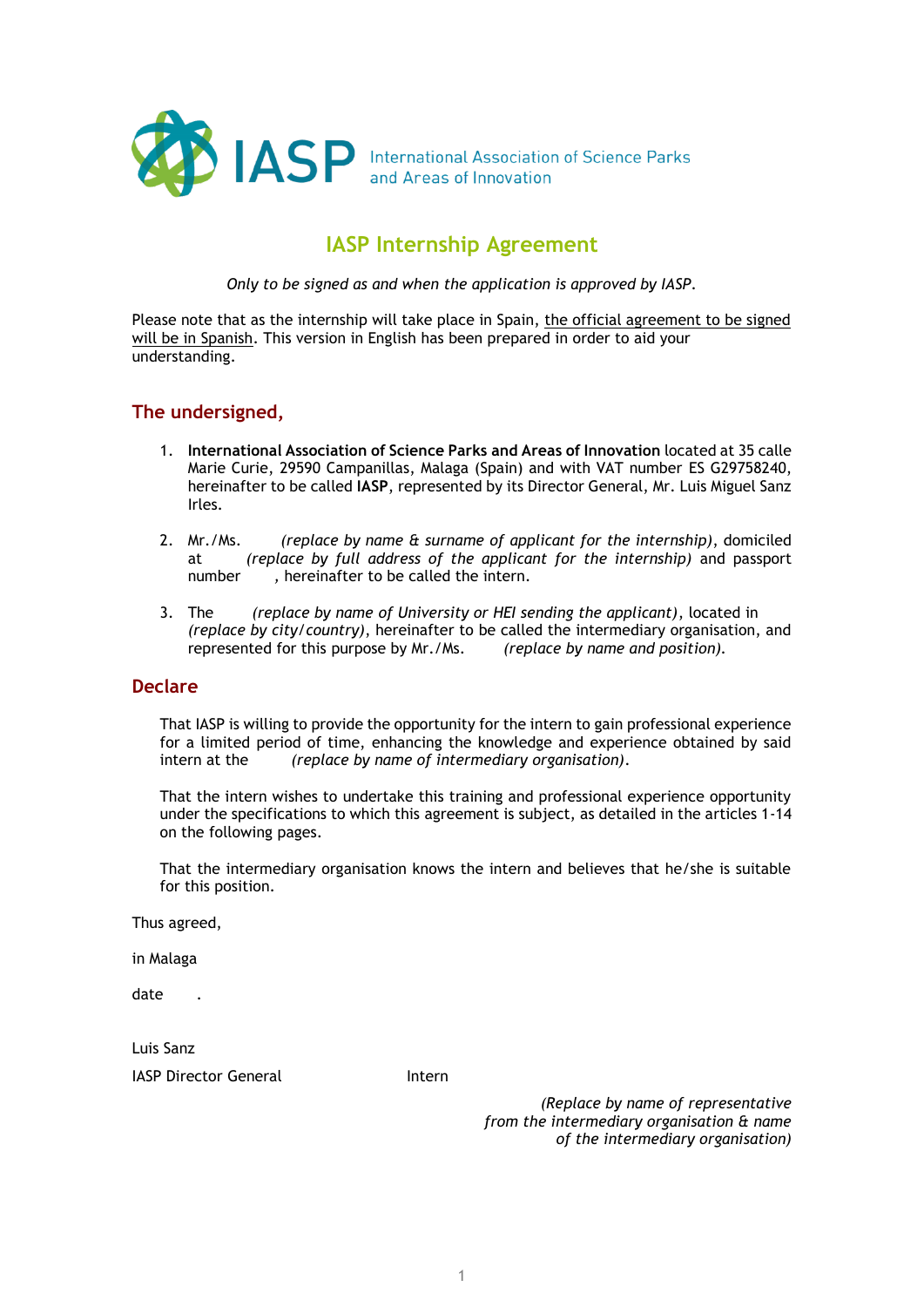# **This agreement is subject to the following articles:**

## **Art. 1**

The internship shall commence on the 2nd of September 2019 and terminate on the 31st of July 2020. If the internship is incorporated in number of credits to the academic file of the student, please indicate its number: *(fill out as appropriate)*.

### **Art. 2**

The intern's training project shall fit the main duties included in the internship scheme.

Among other things, the Intern will collaborate in *(brief task description to be added once the intern is selected)*.

The specific tasks to be carried out by the intern will be assigned at the beginning of the internship according to the intern's profile and after a meeting with the IASP Chief Operations Officer. A small percentage of tasks might also be assigned in order to support the IASP Administrative staff.

#### **Art. 3**

Ms. Ebba Lund, Chief Operations Officer **and with NIE no. XXXXX,** will be the official tutor and will supervise the intern's activities at the IASP Headquarters.

### **Art. 4**

- 1. The intern shall observe the existing rules and regulations or instructions as applied to other staff at the IASP Headquarters, as well as refrain from any unsafe conduct or action.
- 2. IASP is justified in terminating the internship period immediately, if according to IASP the existing rules and regulations, or instructions are not being observed satisfactorily.

#### **Art. 5**

The working timetable will be 30 hours per week, according to the schedules indicated in the document "Internship information".

#### **Art. 6**

The intern is obliged to inform IASP in case of non-attendance, providing sufficient justification for such fact.

#### **Art. 7**

- 1. The intern will receive a total monthly study grant of 500 EUROS, to be paid in arrears between the 1st and the 5th of each month.
- 2. The intern must cover his/her own expenses such as transportation to and from the IASP headquarters, meals, language courses, accommodation and any other private expenses, as well as the travel expenses to and from his/her home city to Malaga.

#### **Art. 8**

The intern is entitled to 20 working days of holiday.

#### **Art. 9**

The intern must protect the confidentiality of all IASP internal matters.

#### **Art. 10**

The intern shall hand over all IASP correspondence, properties, materials, etc. related to the IASP management at the end of his/her internship period.